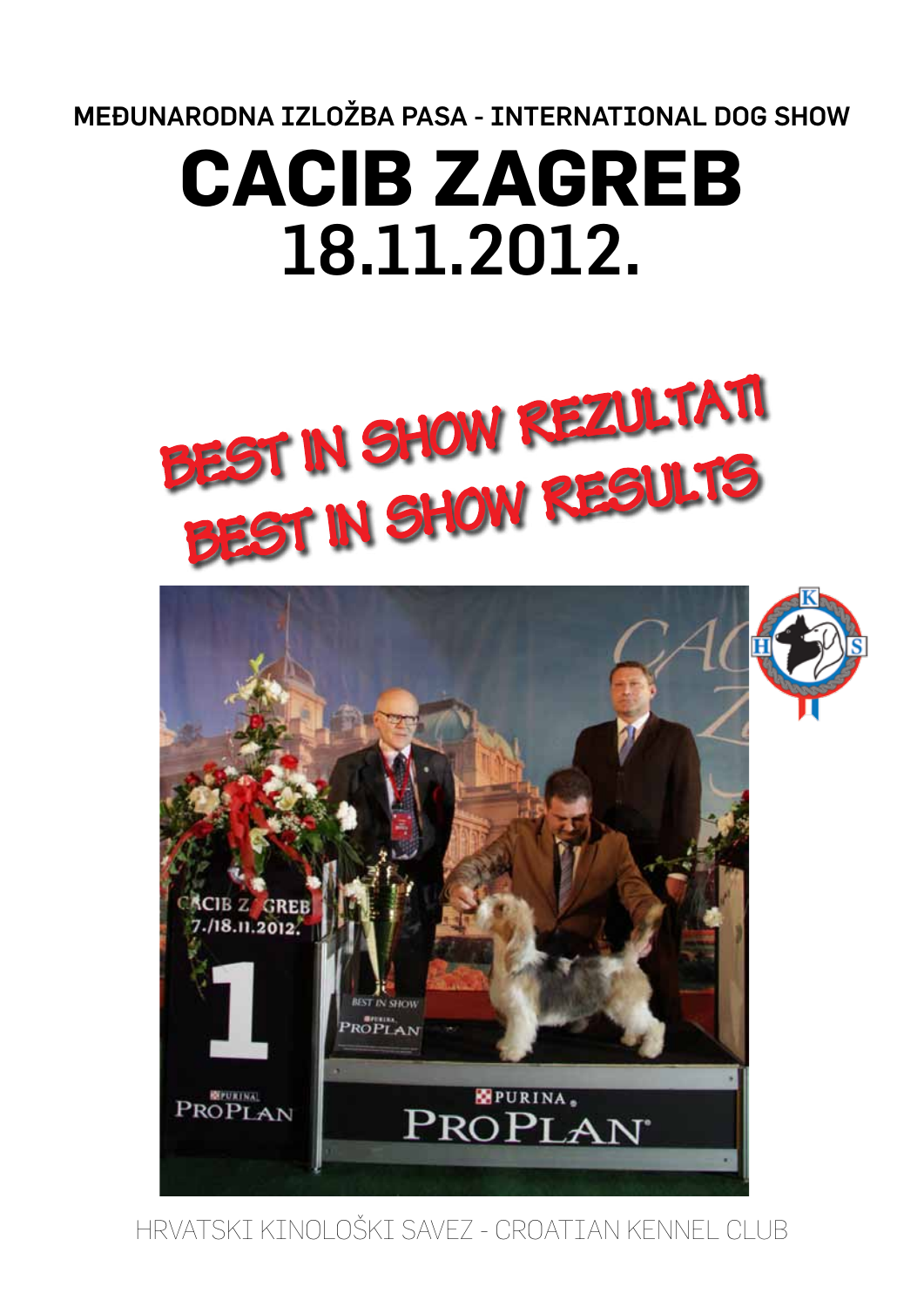# **JUNIOR HANDLING – MLAĐA SKUPINA sudac/judge: DOROTA WITKOWSKA (PL)**

| <b>CARLA IVANČIĆ (HR)</b>  | 1. MJESTO / PLACE:        |
|----------------------------|---------------------------|
| ANA MARIJA ŠUMIĆ (SRB)     | 2. MJESTO / PLACE:        |
| <b>MIRTA MOSLAVAC (HR)</b> | 3. MJESTO / PLACE:        |
| <b>ALEC TODOROVIĆ (HR)</b> | 4. MJESTO / PLACE:        |
| <b>JANA ŠIMUNEC (HR)</b>   | <b>5.</b> MJESTO / PLACE: |

# **JUNIOR HANDLING – STARIJA SKUPINA**

|                             | sudac/judge: DOROTA WITKOWSKA (PL)<br>1. MJESTO / PLACE: IVAN ASIĆ (BIH) |
|-----------------------------|--------------------------------------------------------------------------|
| <b>KRISTINA KORPAR (HR)</b> | 2. MJESTO / PLACE:                                                       |
| <b>LUCIANO LUJANAC (HR)</b> | 3. MJESTO / PLACE:                                                       |
| <b>VIVIEN POTH (H)</b>      | 4. MJESTO / PLACE:                                                       |
| <b>LARA VUKOVIĆ (HR)</b>    | <b>5.</b> MJESTO / PLACE:                                                |

# **NAJLJEPŠI PAROVI - THE BEST COUPLES sudac/judge: ALBERTO CUCCILLATO (I)**

# **1.** *Pasmina / Breed:* **ALASKAN MALAMUTE / ALJAŠKI MALAMUT**

- 806 GRIGIO LUPO BIANCO
- 812 ZOHRA DEL BIAGIO

# **2.** *Pasmina / Breed:* **CLUMBER SPANIEL / KLAMBER ŠPANIJEL**

- 970 CHERVOOD'S SNOW STAMPE OF HJALMAR
- 971 CHERVOOD'S SNOW BELLA OF KOLA

# **3.** *Pasmina / Breed:* **BULLDOG / ENGLESKI BULDOG** 1064 FRANKIE'S GANG DEL BOY

1068 NOBOZZ MILLION DOLLAR BABY

# **NAJLJEPŠA UZGOJNA SKUPINA - THE BEST BRACES sudac/judge: ROBERT KANAS (SK)**

| <b>1.</b> Pasmina / Breed:<br>Kataloški brojevi / Catalog No:<br>Uzgajivač / Breeder: | ALASKAN MALAMUTE / ALJAŠKI MALAMUT<br>805, 806, 810, 812<br>ALL. TO DEL BIAGIO |
|---------------------------------------------------------------------------------------|--------------------------------------------------------------------------------|
| <b>2.</b> Pasmina / Breed:<br>Kataloški brojevi / Catalog No:<br>Uzgajivač / Breeder: | $\qquad \qquad - \qquad -$                                                     |
| <b>3.</b> Pasmina / Breed:<br>Kataločki brojovi / Catalog Nov                         |                                                                                |

*Kataloški brojevi / Catalog No:* **-----** *Uzgajivač / Breeder:* ------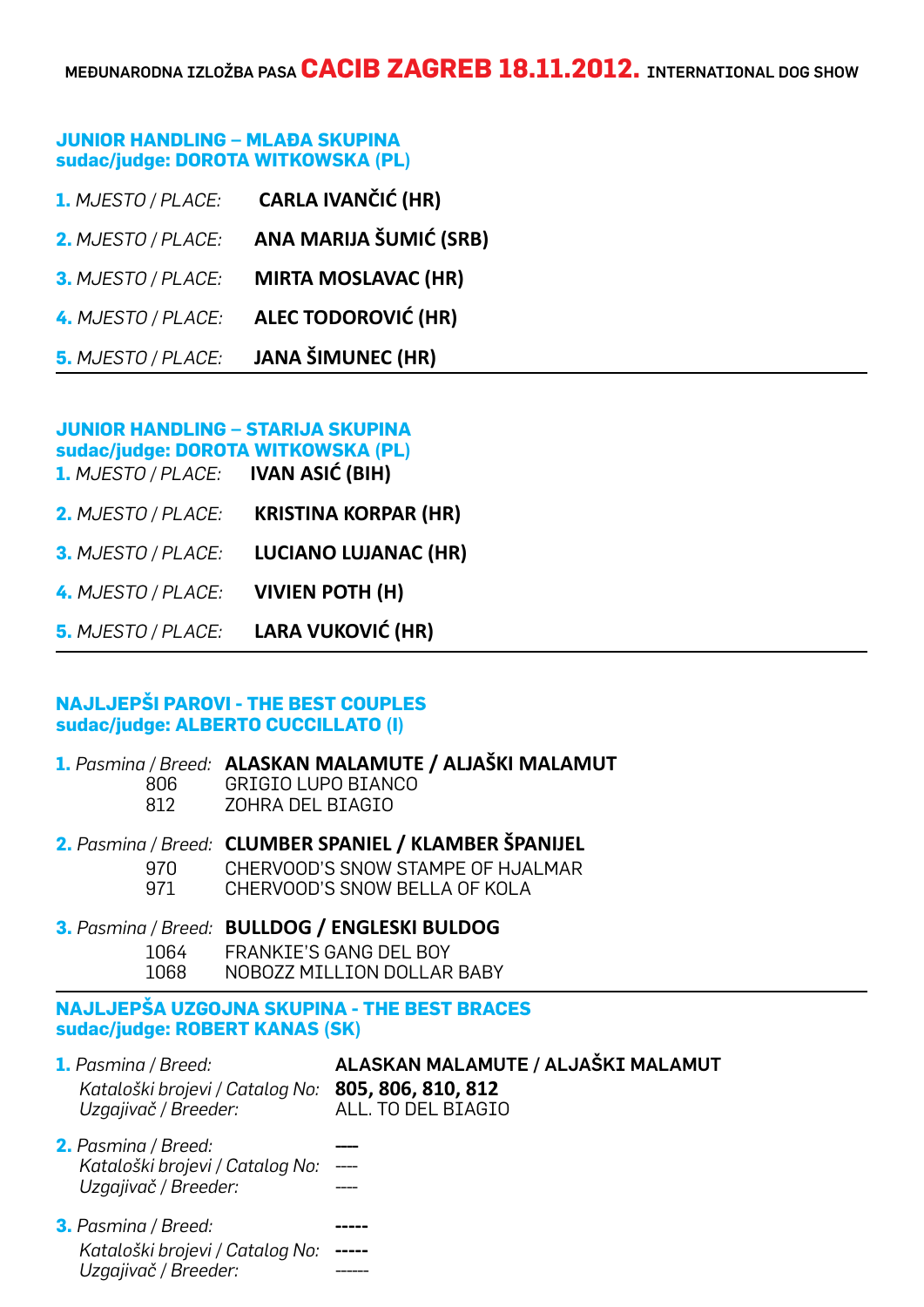MEĐUNARODNA IZLOŽBA PASA **CACIB ZAGREB 18.11.2012.** INTERNATIONAL DOG SHOW

#### **NAJLJEPŠE ŠTENE IZLOŽBENOG DANA / THE BEST BABY OF THE SHOW DAY** Sudac / Judge: **LINDA VOLARIKOVA (SK)**

#### **1. MJESTO / 1. PLACE**

| Pasmina / Breed:             | AMERIČKI STAFORDSKI TERIJER / AMERICAN STAFFORDSHIRE TERRIER |
|------------------------------|--------------------------------------------------------------|
| Ime psa / Name of the dog:   | RIO GRANDE PALOMA-BEL                                        |
| Kataloški broj / Catalog No: | 156                                                          |
| Vlasnik / Owner:             | MANDIR IVAN (HR)                                             |

#### **2. MJESTO / 2. PLACE**

| Pasmina / Breed:             | AMERIČKA AKITA / AMERICAN AKITA |
|------------------------------|---------------------------------|
| Ime psa / Name of the dog:   | XEEDING ALL JADIZ DE GABRITHO   |
| Kataloški broj / Catalog No: | 793                             |
| Vlasnik / Owner:             | THOMA GABRIELA (A)              |

#### **3. MJESTO / 3. PLACE**

| Pasmina / Breed:             | ŠAR-PEI / SHAR-PEI        |
|------------------------------|---------------------------|
| Ime psa / Name of the dog:   | YIJING'S LITTLE HOT VIXEN |
| Kataloški broj / Catalog No: | 1042                      |
| Vlasnik / Owner:             | HABERNIG NADJA (H)        |

#### **NAJLJEPŠI NAJMLAĐI PAS IZLOŽBENOG DANA / THE BEST PUPPY OF THE SHOW DAY** Sudac / Judge: **ROBERT KANAS (SK)**

#### **1. MJESTO / 1. PLACE**

| Pasmina / Breed:             | AMERIČKA AKITA / AMERICAN AKITA |
|------------------------------|---------------------------------|
| Ime psa / Name of the dog:   | NEWSTARWOOD MADE IN ITALY       |
| Kataloški broj / Catalog No: | 794                             |
| Vlasnik / Owner:             | NEWSTARWOOD KENNEL (I)          |

#### **2. MJESTO / 2. PLACE**

| Pasmina / Breed:             | SAMOJED / SAMOYED                |
|------------------------------|----------------------------------|
| Ime psa / Name of the dog:   | FOR ALL LOVE BLANJA POLAR BAFFIN |
| Kataloški broj / Catalog No: | 824                              |
| Vlasnik / Owner:             | BANDUR MARTA (SLO)               |

#### **3. MJESTO / 3. PLACE**

| FRANCUSKI BULDOG / FRENCH BULLDOG   |
|-------------------------------------|
| BORN TO BE WILD OF SPOOKEY'S ANGELS |
| 1323                                |
| JELAVIĆ IVOR & MAJA (HR)            |
|                                     |

## **NAJLJEPŠI VETERAN IZLOŽBENOG DANA / THE BEST VETERAN OF THE SHOW DAY** Sudac / Judge: **MELITA GROŠELJ (SLO)**

#### **1. MJESTO / 1. PLACE**

| Pasmina / Breed:             | BRADATI KOLI / BEARDED COLLIE |
|------------------------------|-------------------------------|
| Ime psa / Name of the dog:   | VIS TA VIE DE CHESTER         |
| Kataloški broj / Catalog No: | 66                            |
| Vlasnik / Owner:             | KOROKNAI JOZSEF&VÖRÖS Z. (H)  |

#### **2. MJESTO / 2. PLACE**

| Pasmina / Breed:             | AMERIČKI STAFORDSKI TERIJER / AMERICAN STAFFORDSHIRE TERRIER |
|------------------------------|--------------------------------------------------------------|
| Ime psa / Name of the dog:   | <b>FLAKE SILBA RAINBOW RAMSES</b>                            |
| Kataloški broj / Catalog No: | 180                                                          |
| Vlasnik / Owner:             | MLADER'S KENNEL (HR)                                         |

| Pasmina / Breed:             | MALTEZER / MALTESE                |
|------------------------------|-----------------------------------|
| Ime psa / Name of the dog:   | SUN ISLE'S PERFECT PICE OF PUZZLE |
| Kataloški broj / Catalog No: | 433                               |
| Vlasnik / Owner:             | MALI ANJA (SLO)                   |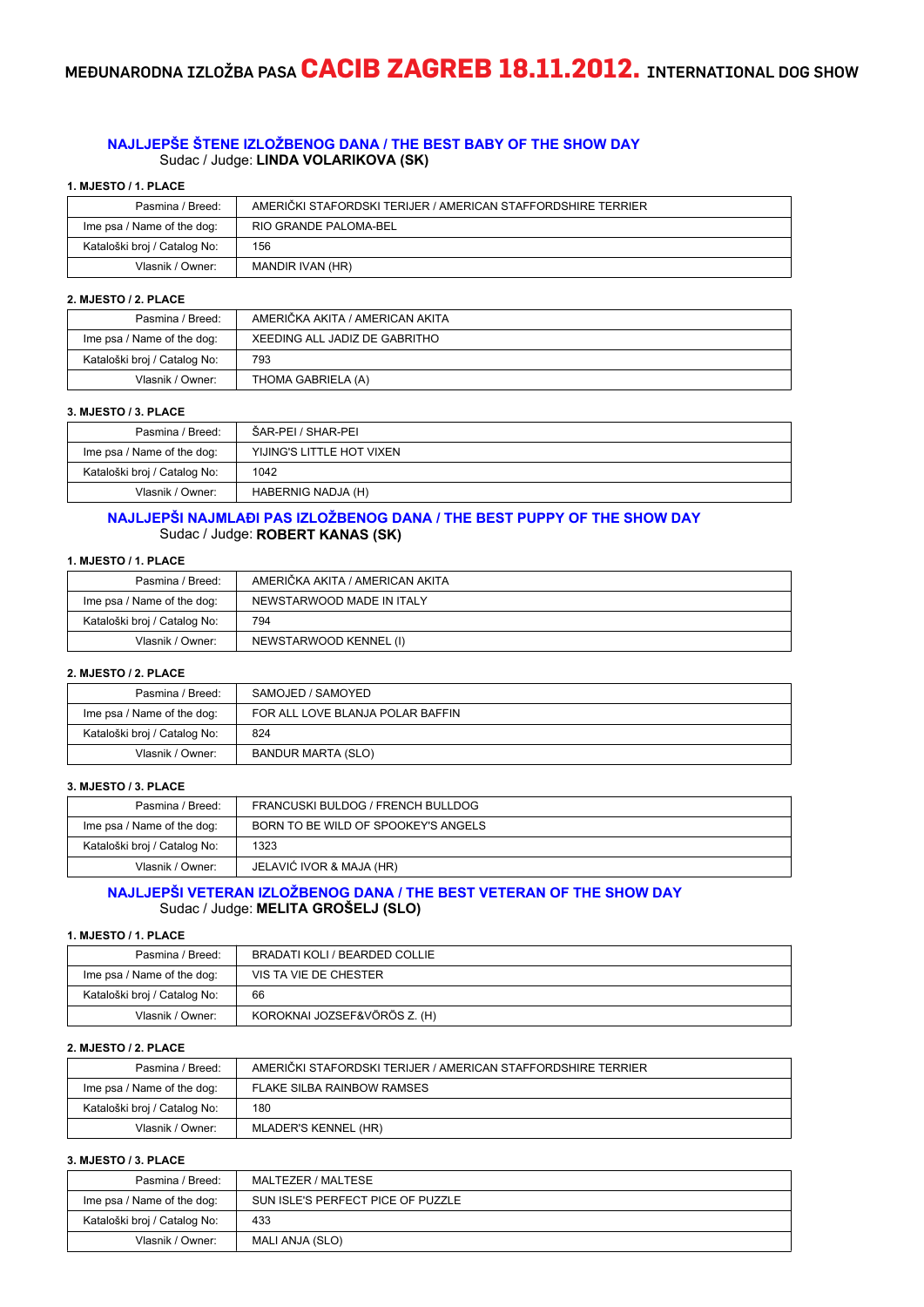### **NAJLJEPŠI RADNI LOVNI PAS IZLOŽBE / THE BEST HUNTING DOG - WORKING CLASS** Sudac / Judge: **ANDREW BRACE (GB)**

#### **1. MJESTO / 1. PLACE**

| Pasmina / Breed:             | <b>IRSKI SETER / IRISH RED SETTER</b> |
|------------------------------|---------------------------------------|
| Ime psa / Name of the dog:   | ARTEMIS ELIMAR DOUBRAVA               |
| Kataloški broj / Catalog No: | 1033                                  |
| Vlasnik / Owner:             | BROCKOVA HANA (CZ)                    |

#### **2. MJESTO / 2. PLACE**

| Pasmina / Breed:             | ZLATNI RETRIVER / GOLDEN RETRIEVER |
|------------------------------|------------------------------------|
| Ime psa / Name of the dog:   | SHINING GOLD METEOR                |
| Kataloški broj / Catalog No: | 249                                |
| Vlasnik / Owner:             | KULCSARNE BALOGH EVA (H)           |

#### **3. MJESTO / 3. PLACE**

| Pasmina / Breed:             | BIGL / BEAGLE                 |
|------------------------------|-------------------------------|
| Ime psa / Name of the dog:   | <b>VENUS FROM ELLY'S PACK</b> |
| Kataloški broj / Catalog No: | 1253                          |
| Vlasnik / Owner:             | RADIĆ ŽELJKO (HR)             |

#### **NAJLJEPŠI MLADI PAS IZLOŽBENOG DANA / THE BEST YOUNG DOG OF SHOW DAY** Sudac / Judge: **RAMUNA KAZLAUSKAITE (LT)**

#### **1. MJESTO / 1. PLACE**

| Pasmina / Breed:             | JAZAVČAR OŠTRODLAKI / DACHSHUND STANDARD WIRE-HAIRED |
|------------------------------|------------------------------------------------------|
| Ime psa / Name of the dog:   | CIAO PUSSYCAT MIA CALIFFA                            |
| Kataloški broj / Catalog No: | 872                                                  |
| Vlasnik / Owner:             | SALETTI ANNALUCE (I)                                 |

#### **2. MJESTO / 2. PLACE**

| Pasmina / Breed:             | DALMATINSKI PAS / DALMATIAN |
|------------------------------|-----------------------------|
| Ime psa / Name of the dog:   | DALMINO OZONE LAYER         |
| Kataloški broj / Catalog No: | 937                         |
| Vlasnik / Owner:             | HALPER DRAŽIĆ ŽELJKA (HR)   |

#### **3. MJESTO / 3. PLACE**

| Pasmina / Breed:             | AMERIČKI STAFORDSKI TERIJER / AMERICAN STAFFORDSHIRE TERRIER |
|------------------------------|--------------------------------------------------------------|
| Ime psa / Name of the dog:   | AURORA MAJESTIC DREAM                                        |
| Kataloški broj / Catalog No: | 188                                                          |
| Vlasnik / Owner:             | MANDIR IVAN (HR)                                             |

#### **FCI GRUPA I / FCI GROUP I** Sudac / Judge: **ALEXEY BELKIN (RUS)**

#### **1. MJESTO / 1. PLACE**

| Pasmina / Breed:             | STAROENGLESKI OVČAR / OLD ENGLISH SHEEPDOG-BOBTAIL |
|------------------------------|----------------------------------------------------|
| Ime psa / Name of the dog:   | BOTTOM SHAKER MY SECRET                            |
| Kataloški broj / Catalog No: | 68                                                 |
| Vlasnik / Owner:             | KOROKNAI JOZSEF (H)                                |

#### **2. MJESTO / 2. PLACE**

| Pasmina / Breed:             | BRADATI KOLI / BEARDED COLLIE |
|------------------------------|-------------------------------|
| Ime psa / Name of the dog:   | VIS TA VIE DE CHESTER         |
| Kataloški broj / Catalog No: | 66                            |
| Vlasnik / Owner:             | KOROKNAI JOZSEF&VÖRÖS Z. (H)  |

| Pasmina / Breed:             | ŠKOTSKI OVČAR DUGODLAKI / COLLIE ROUGH |
|------------------------------|----------------------------------------|
| Ime psa / Name of the dog:   | CASTLE'S QUEEN BRUNO BANANA            |
| Kataloški broj / Catalog No: | 57                                     |
| Vlasnik / Owner:             | BALAZSOVITS JANOS (H)                  |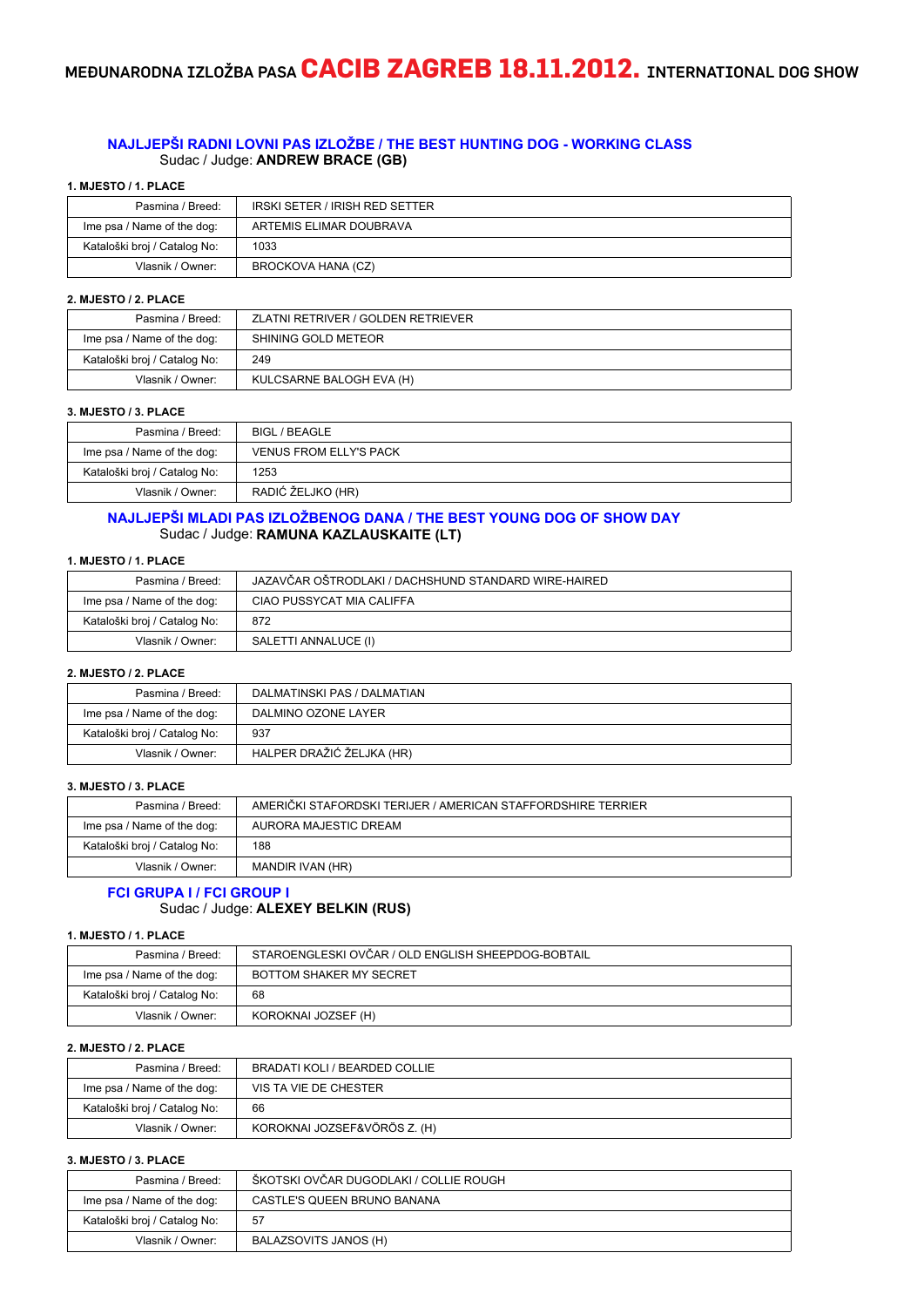# **FCI GRUPA II / FCI GROUP II**

# Sudac / Judge: **WILLI GÜLLIX (D)**

#### **1. MJESTO / 1. PLACE**

| Pasmina / Breed:             | <b>CRNI RUSKI TERIJER / BLACK TERRIER</b> |
|------------------------------|-------------------------------------------|
| Ime psa / Name of the dog:   | ORLANDINA YABLUNEVYI TSVIT                |
| Kataloški broj / Catalog No: | 284                                       |
| Vlasnik / Owner:             | SZIKSZAI ZOLTAN (H)                       |

#### **2. MJESTO / 2. PLACE**

| Pasmina / Breed:             | PATULJASTI ŠNAUCER / MINIATURE SCHNAUZER |
|------------------------------|------------------------------------------|
| Ime psa / Name of the dog:   | <b>GROUND ZERO - N DI MONTE GENTILE</b>  |
| Kataloški broj / Catalog No: | 1152                                     |
| Vlasnik / Owner:             | DAMM STEFANI (D)                         |

#### **3. MJESTO / 3. PLACE**

| Pasmina / Breed:             | NJUFAUNDLENDER / NEWFOUNDLAND  |
|------------------------------|--------------------------------|
| Ime psa / Name of the dog:   | <b>TWELFT BLACK MOON LIGHT</b> |
| Kataloški broj / Catalog No: | 1127                           |
| Vlasnik / Owner:             | LETTERIO DI STEFANO (I)        |

## **FCI GRUPA III / FCI GROUP III** Sudac / Judge: **JASMINKA KNEŽEVIĆ (HR)**

# **1. MJESTO / 1. PLACE**

| Pasmina / Breed:             | <b>KERN TERIJER / CAIRN TERRIER</b> |
|------------------------------|-------------------------------------|
| Ime psa / Name of the dog:   | FELIN BEIT DEMBIN                   |
| Kataloški broj / Catalog No: | 562                                 |
| Vlasnik / Owner:             | DEMBIT LISAK DORIT (ISR)            |

#### **2. MJESTO / 2. PLACE**

| Pasmina / Breed:             | AMERIČKI STAFORDSKI TERIJER / AMERICAN STAFFORDSHIRE TERRIER |
|------------------------------|--------------------------------------------------------------|
| Ime psa / Name of the dog:   | ATLAS TEO KING OF RING'S                                     |
| Kataloški broj / Catalog No: | 177                                                          |
| Vlasnik / Owner:             | ĆIROVIĆ MILOJE (SRB)                                         |

#### **3. MJESTO / 3. PLACE**

| Pasmina / Breed:             | JORKŠIRSKI TERIJER / YORKSHIRE TERRIER |
|------------------------------|----------------------------------------|
| Ime psa / Name of the dog:   | ANGEL AKWAMARIN LA'VIVA                |
| Kataloški broj / Catalog No: | 601                                    |
| Vlasnik / Owner:             | GORBACHEVSKAYA ANZHELA (RUS)           |

# **FCI GRUPA IV / FCI GROUP IV** Sudac / Judge: **MARIA GRAZIA MIGLIETTA (I)**

#### **1. MJESTO / 1. PLACE**

| Pasmina / Breed:             | JAZAVČAR PATULJASTI OŠTRODLAKI / DACHSHUND MINIATURE WIRE |
|------------------------------|-----------------------------------------------------------|
| Ime psa / Name of the dog:   | AMAONORAERISPETTA DEL WANHELSING                          |
| Kataloški broj / Catalog No: | 857                                                       |
| Vlasnik / Owner:             | ALL TO DEL WANHELSING (I)                                 |

#### **2. MJESTO / 2. PLACE**

| Pasmina / Breed:             | JAZAVČAR OŠTRODLAKI / DACHSHUND STANDARD WIRE-HAIRED |
|------------------------------|------------------------------------------------------|
| Ime psa / Name of the dog:   | CIAO PUSSYCAT MIA CALIFFA                            |
| Kataloški broj / Catalog No: | 872                                                  |
| Vlasnik / Owner:             | SALETTI ANNALUCE (I)                                 |

| Pasmina / Breed:             | JAZAVČAR KUNIĆAR OŠTRODLAKI / RABBIT DACHSHUND WIRE HAIRED |
|------------------------------|------------------------------------------------------------|
| Ime psa / Name of the dog:   | GOLUBET DURUCET DEL WANHELSING                             |
| Kataloški broj / Catalog No: | 849                                                        |
| Vlasnik / Owner:             | PASCARELLA GABRIEL (I)                                     |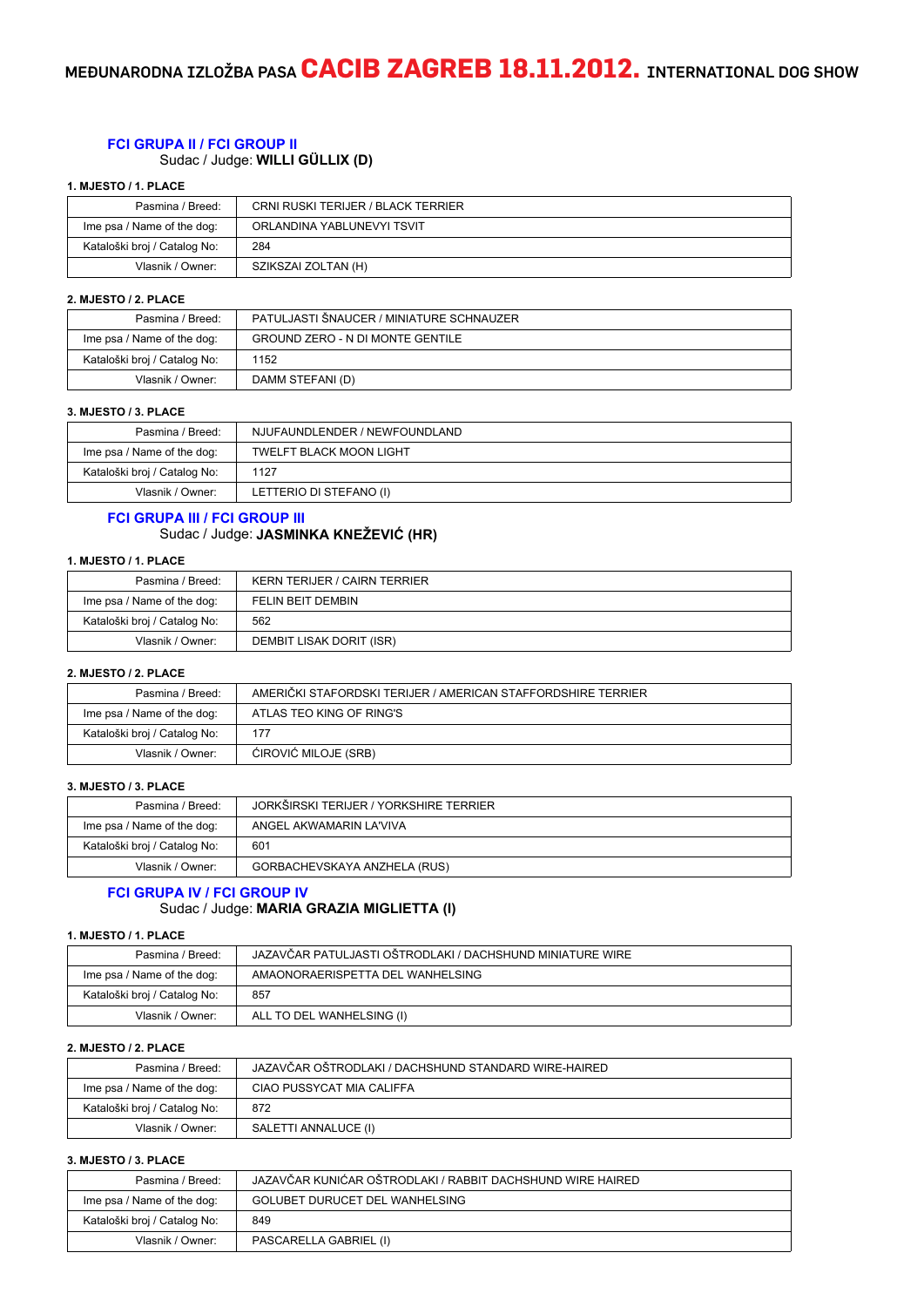## **FCI GRUPA V / FCI GROUP V** Sudac / Judge: **FRANJO KOVAČEV (HR)**

#### **1. MJESTO / 1. PLACE**

| Pasmina / Breed:             | SAMOJED / SAMOYED            |
|------------------------------|------------------------------|
| Ime psa / Name of the dog:   | CABAKA'S BOBBIE OF STORM CAT |
| Kataloški broj / Catalog No: | 819                          |
| Vlasnik / Owner:             | MORESCHI BARBARA (I)         |

#### **2. MJESTO / 2. PLACE**

| Pasmina / Breed:             | SHIBA / SHIBA            |
|------------------------------|--------------------------|
| Ime psa / Name of the dog:   | KENZO GO SHUN'YOU KENSHA |
| Kataloški broj / Catalog No: | 766                      |
| Vlasnik / Owner:             | EXPOSITO SILVIA (ESP)    |

#### **3. MJESTO / 3. PLACE**

| Pasmina / Breed:             | ALJAŠKI MALAMUT / ALASKAN MALAMUTE |
|------------------------------|------------------------------------|
| Ime psa / Name of the dog:   | <b>CLOVER DEL BIAGIO</b>           |
| Kataloški broj / Catalog No: | 810                                |
| Vlasnik / Owner:             | ALL. TO DEL BIAGIO (I)             |

## **FCI GRUPA VI / FCI GROUP VI** Sudac / Judge: **JELENA KRUUS (EST)**

# **1. MJESTO / 1. PLACE**

| Pasmina / Breed:             | MALI BASET GRIFON - VENDEEN / PETIT BASSET GRIFFON VENDEEN |
|------------------------------|------------------------------------------------------------|
| Ime psa / Name of the dog:   | KAN TRACE ALL I DO IS WIN                                  |
| Kataloški broj / Catalog No: | 1265                                                       |
| Vlasnik / Owner:             | KALEČAK RADOVANOVIĆ NATALIJA (HR)                          |

#### **2. MJESTO / 2. PLACE**

| Pasmina / Breed:             | BIGL / BEAGLE                 |
|------------------------------|-------------------------------|
| Ime psa / Name of the dog:   | <b>VENUS FROM ELLY'S PACK</b> |
| Kataloški broj / Catalog No: | 1253                          |
| Vlasnik / Owner:             | RADIĆ ŽELJKO (HR)             |

#### **3. MJESTO / 3. PLACE**

| Pasmina / Breed:             | DALMATINSKI PAS / DALMATIAN |
|------------------------------|-----------------------------|
| Ime psa / Name of the dog:   | DALMINO OZONE LAYER         |
| Kataloški broj / Catalog No: | 937                         |
| Vlasnik / Owner:             | HALPER DRAŽIĆ ŽELJKA (HR)   |

## **FCI GRUPA VII / FCI GROUP VII** Sudac / Judge: **FERNANDO MADEIRA RODRIGUES (P)**

#### **1. MJESTO / 1. PLACE**

| Pasmina / Breed:             | TALIJANSKI KRATKODLAKI PTIČAR / ITALIAN SHORT HAIRED POINTING |
|------------------------------|---------------------------------------------------------------|
| Ime psa / Name of the dog:   | FANCYGUN MELIUS ABUNDARE QUAM DEFICERE                        |
| Kataloški broj / Catalog No: | 996                                                           |
| Vlasnik / Owner:             | AURIGEMMA ANDREA (I)                                          |

#### **2. MJESTO / 2. PLACE**

| Pasmina / Breed:             | <b>IRSKI SETER / IRISH RED SETTER</b> |
|------------------------------|---------------------------------------|
| Ime psa / Name of the dog:   | <b>GASTELO ALL DAY SUNCHINE</b>       |
| Kataloški broj / Catalog No: | 1032                                  |
| Vlasnik / Owner:             | GARTNER OLGA (A)                      |

| Pasmina / Breed:             | MAĐARSKA VIŽLA - KRATKODLAKA / HUNGARIAN SHORT H.POINTING DOG |
|------------------------------|---------------------------------------------------------------|
| Ime psa / Name of the dog:   | ARANYVADASZ NIMROD                                            |
| Kataloški broj / Catalog No: | 993                                                           |
| Vlasnik / Owner:             | SEHNALIKOVA SONA&SEDLAKOVA (CZ)                               |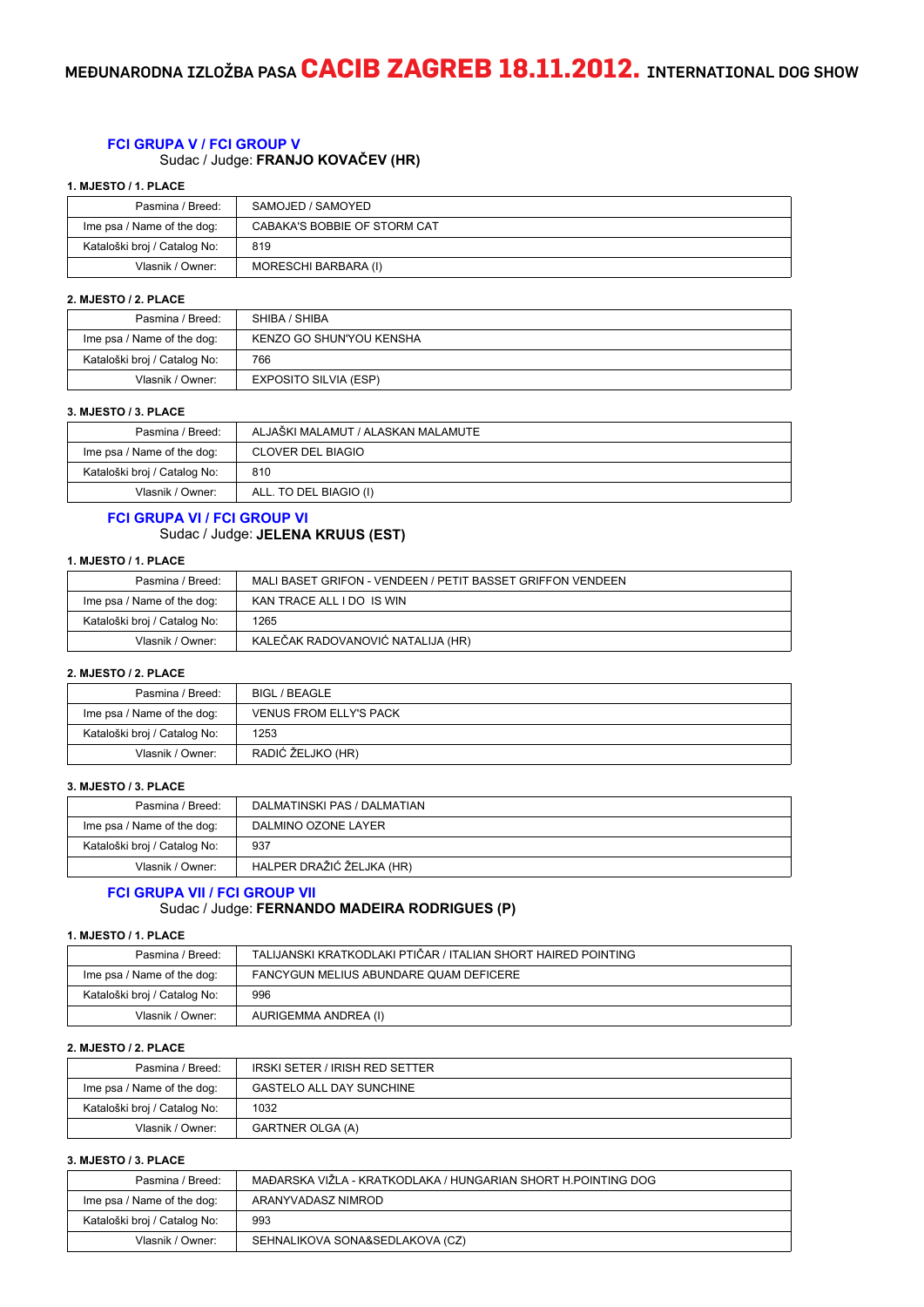#### **FCI GRUPA VIII / FCI GROUP VIII** Sudac / Judge: **VOJNA MEDVEDEC (HR)**

#### **1. MJESTO / 1. PLACE**

| Pasmina / Breed:             | LABRADOR RETRIVER / LABRADOR RETRIEVER |
|------------------------------|----------------------------------------|
| Ime psa / Name of the dog:   | SNOOPY'S GANG NINA-NANA                |
| Kataloški broj / Catalog No: | 236                                    |
| Vlasnik / Owner:             | PAVIĆ ANA-MARIJA I TOMO (HR)           |

#### **2. MJESTO / 2. PLACE**

| Pasmina / Breed:             | RAVNODLAKI RETRIVER / FLAT COATED RETRIEVER |
|------------------------------|---------------------------------------------|
| Ime psa / Name of the dog:   | OMNIA BLACK WIND OF VARAŽDIN                |
| Kataloški broj / Catalog No: | 211                                         |
| Vlasnik / Owner:             | FERLAN-HORVAT SANJA (HR)                    |

#### **3. MJESTO / 3. PLACE**

| Pasmina / Breed:             | ZLATNI RETRIVER / GOLDEN RETRIEVER |
|------------------------------|------------------------------------|
| Ime psa / Name of the dog:   | <b>FIVESHILL SOUND REASON</b>      |
| Kataloški broj / Catalog No: | 252                                |
| Vlasnik / Owner:             | KNAFELJC JASMINKA (HR)             |

## **FCI GRUPA IX / FCI GROUP IX** Sudac / Judge: **MARIE HAMILL (IRL)**

#### **1. MJESTO / 1. PLACE**

| Pasmina / Breed:             | BIŠON / BICHON FRISE     |
|------------------------------|--------------------------|
| Ime psa / Name of the dog:   | ALIZO CESAR PALACE       |
| Kataloški broj / Catalog No: | 417                      |
| Vlasnik / Owner:             | ROGERS ALISON&VARCHI (I) |

#### **2. MJESTO / 2. PLACE**

| Pasmina / Breed:             | LASA APSO / LHASA APSO              |
|------------------------------|-------------------------------------|
| Ime psa / Name of the dog:   | CHIC CHOIX ADRENALIN RUSH           |
| Kataloški broj / Catalog No: | 528                                 |
| Vlasnik / Owner:             | MATEJČIĆ&SMOLIĆ&KARES&TIITINEN (HR) |

#### **3. MJESTO / 3. PLACE**

| Pasmina / Breed:             | ČIVAVA / CHIHUAHUA                |
|------------------------------|-----------------------------------|
| Ime psa / Name of the dog:   | MICROSCHIHUAS FURIOS'N EXTRAVAGNT |
| Kataloški broj / Catalog No: | 487                               |
| Vlasnik / Owner:             | PAUNOVIĆ DUŠAN (SRB)              |

#### **FCI GRUPA X / FCI GROUP X** Sudac / Judge: **DARKO PETRESKI (HR)**

#### **1. MJESTO / 1. PLACE**

| Pasmina / Breed:             | VIPET - MALI ENGLESKI HRT / WHIPPET |
|------------------------------|-------------------------------------|
| Ime psa / Name of the dog:   | ELEONOR EIGBY DEI BOSCHI DI KALAMOR |
| Kataloški broj / Catalog No: | 724                                 |
| Vlasnik / Owner:             | SORLINI DANIELA & GIZZARELLI (I)    |

#### **2. MJESTO / 2. PLACE**

| Pasmina / Breed:             | AFGANISTANSKI HRT / AFGHAN HOUND |
|------------------------------|----------------------------------|
| Ime psa / Name of the dog:   | POLO'S YODA ONE                  |
| Kataloški broj / Catalog No: | 752                              |
| Vlasnik / Owner:             | JURCA & ROŽMAN (SLO)             |

| Pasmina / Breed:             | JELENJI HRT / DEERHOUND        |
|------------------------------|--------------------------------|
| Ime psa / Name of the dog:   | BAYLIND KIELLAND               |
| Kataloški broj / Catalog No: | 735                            |
| Vlasnik / Owner:             | HOLM-NILSEN TERJE&PARADI (NOR) |